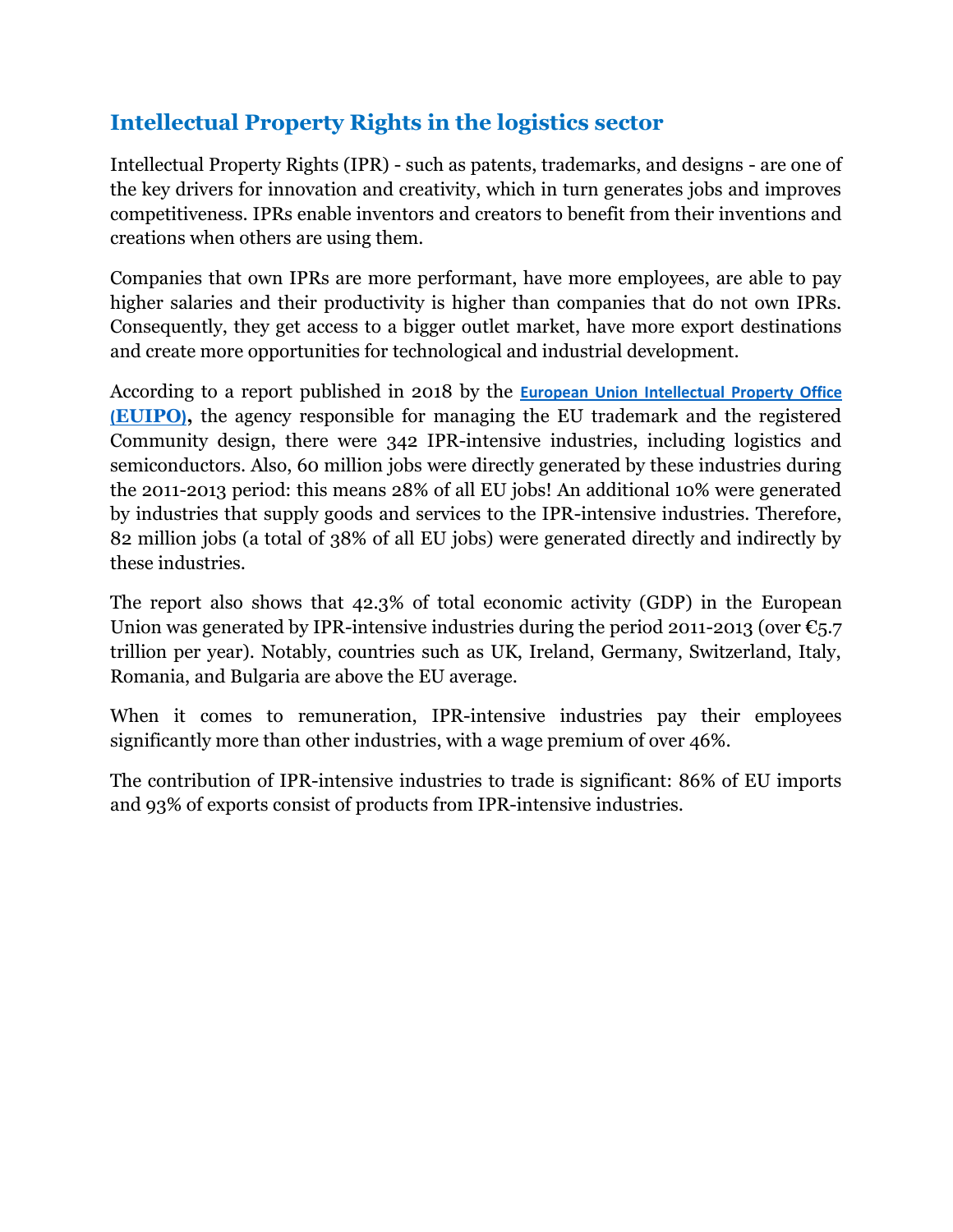# IPRs to watch

For the members of EPTDA, the most important IPRs are:

- \* **Patents**: An exclusive right granted for a new technical invention. A patent holder can grant a license to somebody wishing to produce copies of the invention against payment of a fee (or royalty), thus obtaining a return on the investment. A standard essential patent (SEPs) is a patent essential to implement a specific industry standard or technical solution.
- \* **Trademarks** (or 'brands'): A word, logo or symbol that competitor companies may not use once it has been protected.
- \* **Designs**: The outward appearance of a product.
- \* **Trade secret:** A valuable piece of know-how and business information that is treated as confidential because it gives the company a competitive advantage (for example, a recipe, the results of a marketing study, the launch date of a new product, or the price offered in a bidding procedure)

Legal instruments exist in the EU to ensure that intellectual property rights are efficiently and effectively enforced and to avoid commercial-scale infringements that result in economic harm.

### **Benefits**

Protecting your intellectual property has several benefits, as they are underlined by the European Commission:

- ∙ If you protect your invention, such as a new product, you become the only person with the right to use or reproduce it. Others cannot copy or reproduce what you have done without your permission.
- ∙ When you protect your invention, the quality of the product is guaranteed, and its origin is clear. This can be an advantage for your business, because customers may prefer to buy a product that has passed more restrictive checks (a controlled good).
- ∙ You can earn money not only through the direct use of IP but also indirectly through licensing contracts. This is when you grant a license to another company to use your IP protected subject matter for a certain period of time.
- ∙ In some cases, such as for unregistered design, protecting your IP is automatic and doesn't require any formalities.
- ∙ Owning a patent or a trademark can increase your market value and make it easier for your business to find investors or other funding opportunities.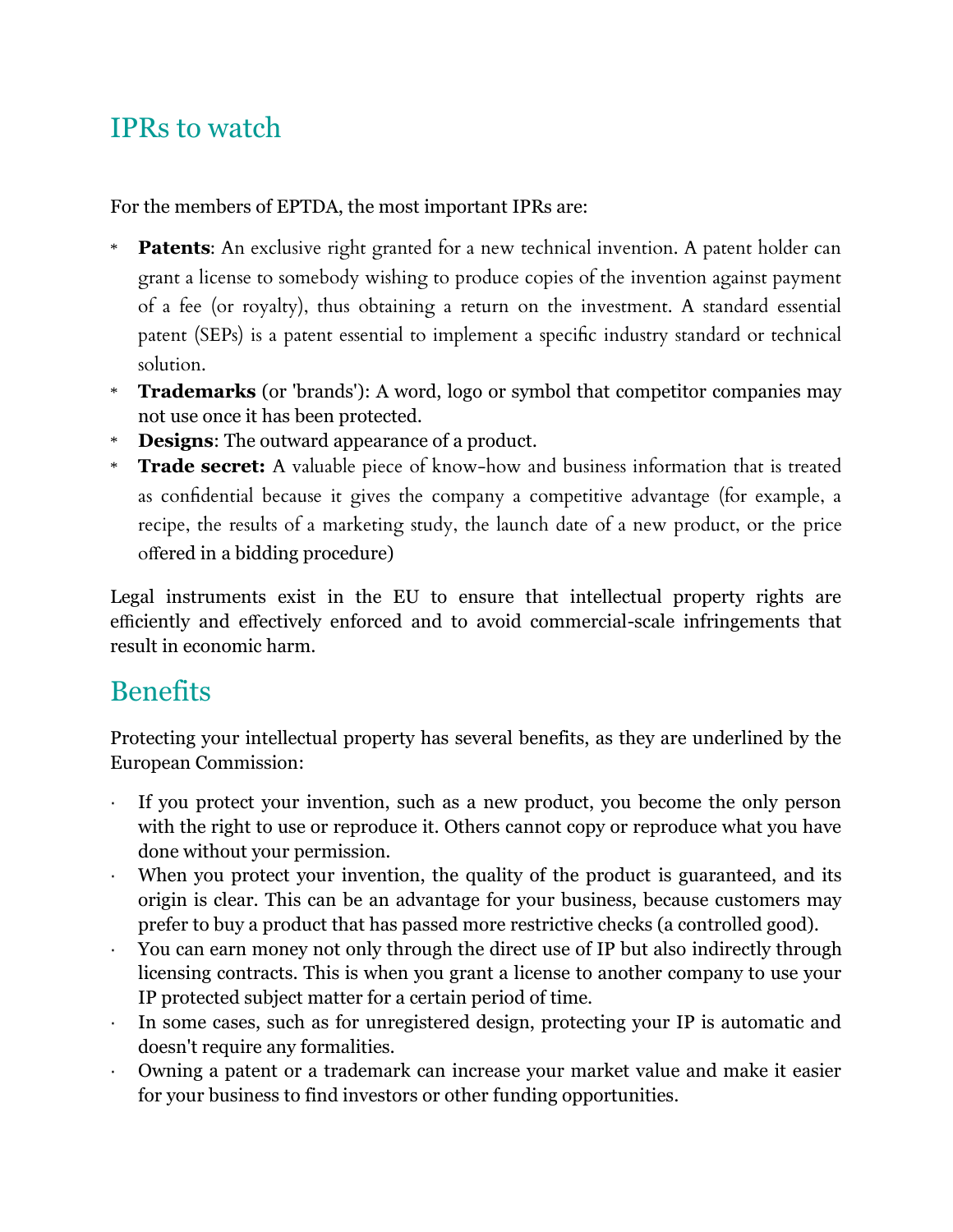# How is the European Union protecting the IPRs?

#### Patents

Registering a patent gives you exclusive rights over your invention for a limited period, normally 20 years. Other people cannot make, use, offer for sale, sell or import a product or a process based on your patented invention. You can give someone else temporary permission to use the invention through a patent license agreement or sell the patent to someone else. You cannot renew a patent after it expires.

A patent protects your technical inventions: new products or services which involve an inventive step and have industrial application.

[The Unitary Patent is](https://ec.europa.eu/growth/industry/intellectual-property/patents/unitary-patent_da) [a legal title](https://ec.europa.eu/growth/industry/intellectual-property/patents/unitary-patent_da) that allows inventors to submit a single application to protect their invention in 25 Member States. Its aim is to boosts intellectual property protection and cuts related costs.

#### Trademark

Registering a trademark gives you exclusive rights over distinctive signs – such as names, logos, colors, images, patterns, shapes, packaging of goods or sounds – which identify your products and distinguish your goods or services from others.

In most countries, trademark protection lasts 10 years, starting from the date of your trademark application. You can then renew your trademark protection for 10 years each time, for as long as you like. When you own a trademark, you can sell it to someone else or give them permission to use it through a trademark licensing agreement.

### Trade secret

If you possess valuable information on technology or on any other aspect of your business, you can protect it as a trade secret if the following conditions are met:

- ∙ the information is not known either by the public at large or by the experts of the sector in question
- ∙ the information has commercial value
- ∙ you have taken steps to keep the information secret: for example, you keep it in safe storage, and you have signed non-disclosure agreements with anyone that has access to it or with whom you have shared the information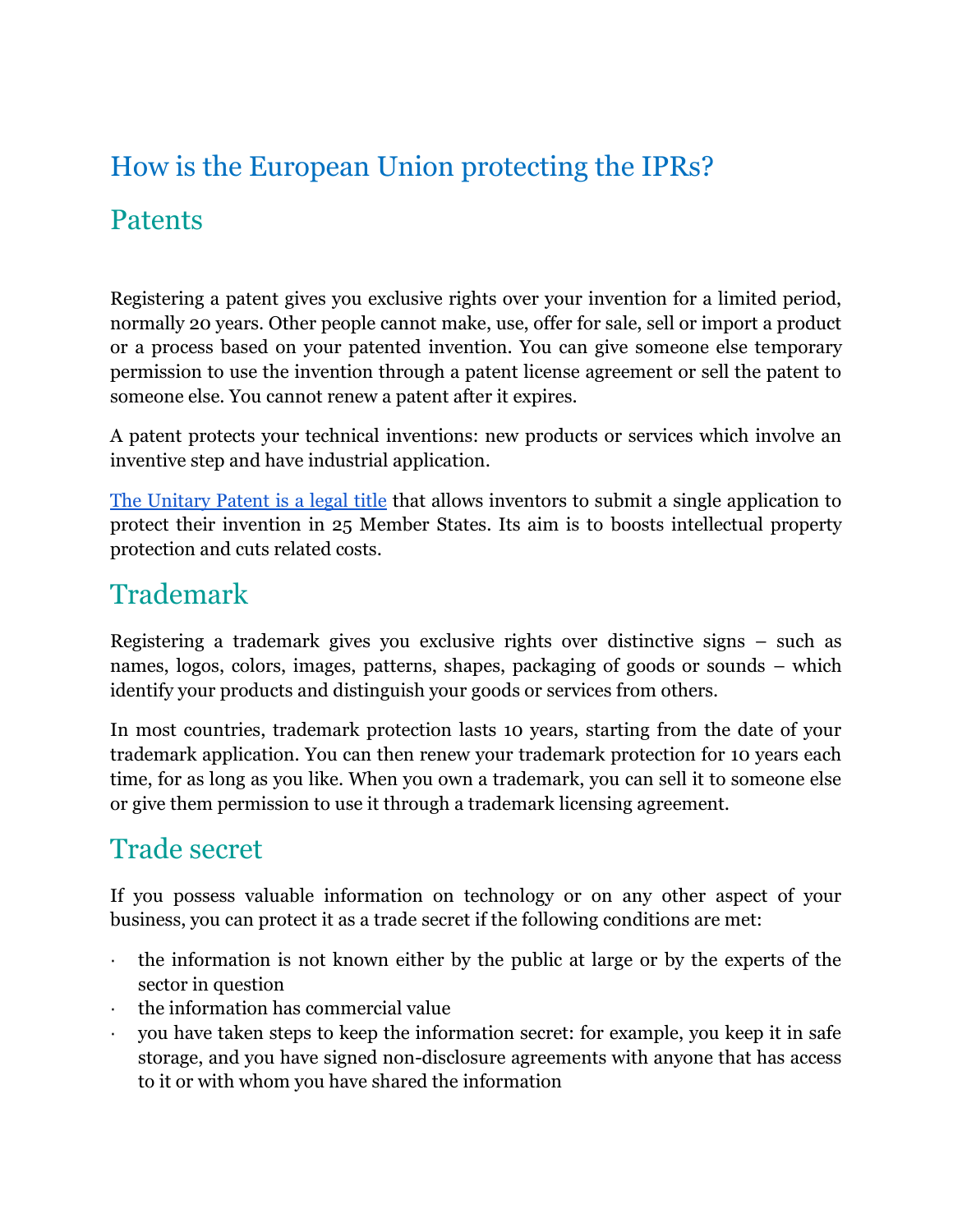## Design protection

Design protection guarantees you the exclusive right to use a design, which includes making, offering, putting on the market, importing, exporting or using the product in which your design is incorporated or to which it is applied. If you give your authorization, third parties can use your design in their products.

You can request design protection for the appearance of the whole or a part of your product. Your design results from the features of the lines, contours, colors, shape, texture and/or materials of your product.

If you create a new design which meets the requirements of novelty and individual character, then you may need to register it.

If you only need to protect your design in one EU country, you should register the design at the relevant national IP Office.

When you do business in more than one EU country, you can protect your design with a **[Registered Community Design \(RCD\)](https://euipo.europa.eu/ohimportal/en/designs)**. You will pay EUR 350 for 5 years protection and you have to register your design with the **[European Union Intellectual Property Rights](https://euipo.europa.eu/ohimportal/en)  [Office \(EUIPO\)](https://euipo.europa.eu/ohimportal/en).**

If you only need protection for your design at EU level for a short period of time, such as 3 years, you can choose not to register your design and use an Unregistered Community Design (UCD) instead. You don't need to register or pay any fees. A UCD protects your design from the moment of public disclosure. After it expires you cannot renew it.

If you create an original design, your copyright protection starts immediately from the moment of the work's creation, without the need for any registration of your design.

#### **Legal protection of topographies of semiconductor products**

Semiconductors are electronic components that exploit the electronic properties of semiconductor material, principally silicon, germanium, and gallium arsenide, as well as organic semiconductors.

The topography is the design of the layout, which can either be the three-dimensional location of elements and interconnections of an integrated circuit or a series of images in which each image has the pattern or part of the pattern of a surface of the semiconductor product at any stage of its manufacture.

Basically, the topography determines the exact location of each element with an electronic function within the integrated circuit. In comparison, the industrial design determines the external appearance of the device.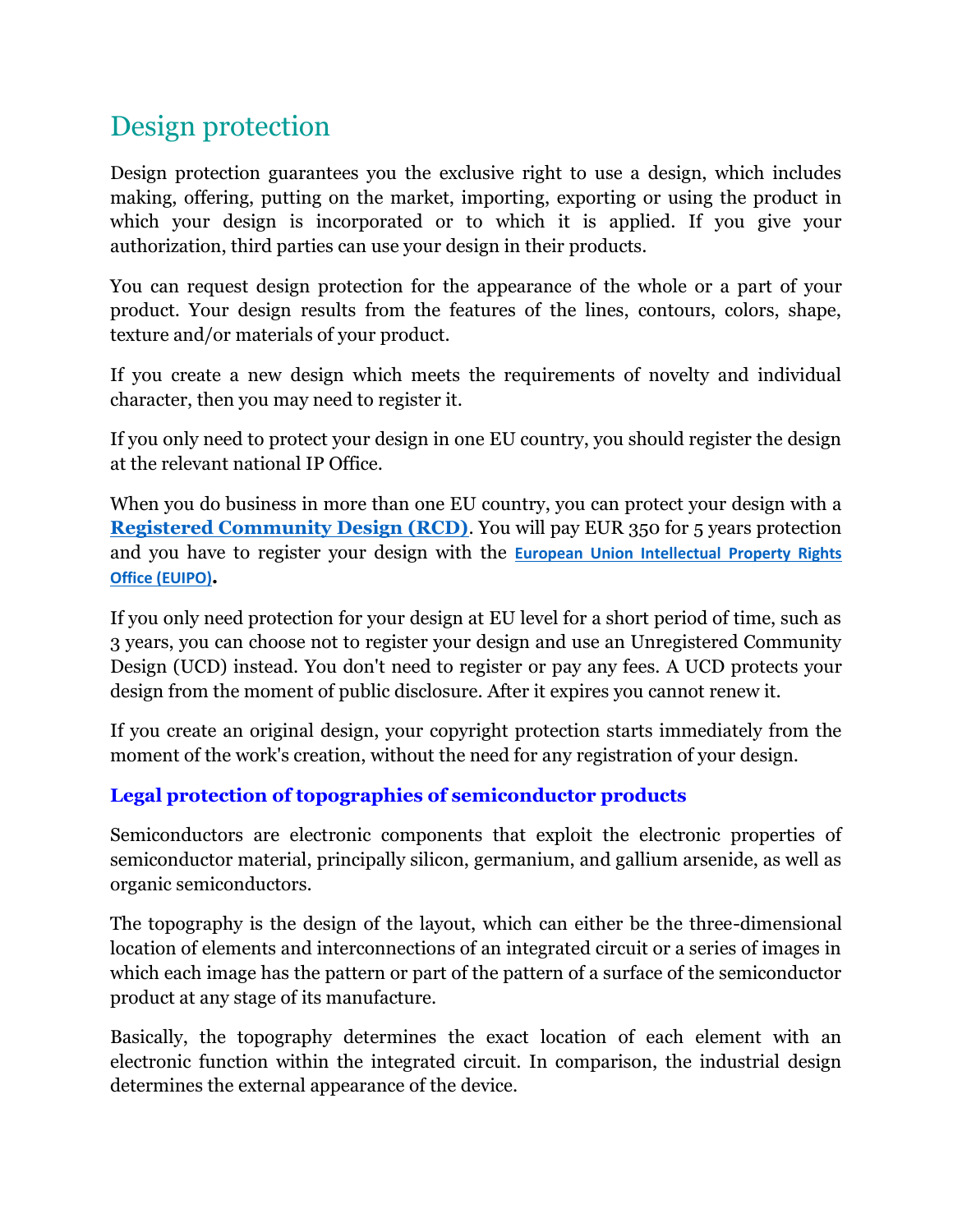The topographies of semiconductor products are protected by an **[European Directive.](https://eur-lex.europa.eu/legal-content/EN/TXT/?uri=CELEX:31987L0054)**

It is important to note that the protected subject matter is the design of that product, not the product itself. Protection is granted for the topographical design, not its technical function or the technological arrangement of components. It follows that protection does not extend to any underlying concept, process, system, technique or encoded information.

The right to protection will apply in favor of persons who are the creators of the topographies of semiconductor products. According to the Directive, the exclusive rights will come to an end 10 years from the end of the calendar year in which the topography is first commercially exploited anywhere in the world or, where registration is a condition for the coming into existence or continuing application of the exclusive rights, 10 years from the earlier of the following dates:

- the end of the calendar year in which the topography is first commercially exploited anywhere in the world;
- the end of the calendar year in which the application for registration has been filed in due form.

Where a topography has not been commercially exploited anywhere in the world within a period of 15 years from its first fixation or encoding, any exclusive rights in existence will come to an end and no new exclusive rights will come into existence unless an application for registration in due form has been filed within that period in those Member States where registration is a condition for the coming into existence or continuing application of the exclusive rights.

In several countries (France, Portugal, Austria, Denmark, Finland, Germany, Spain, Greece, Italy and Luxembourg), the starting point for protection is the first of the following dates:

-"when the topography is first commercially exploited anywhere in the world";

-"when an application or registration has been filed in due form";

or-"when the topography is first fixed or encoded."

In the UK and Sweden, the starting point for protection is the first of the following dates:

-"when the topography is first commercially exploited anywhere in the world"; or

-"when the topography is first fixed or encoded."

In most European countries, semiconductor chip protection requires registration with the relevant national authority (usually the Patent Office) within two years of its first use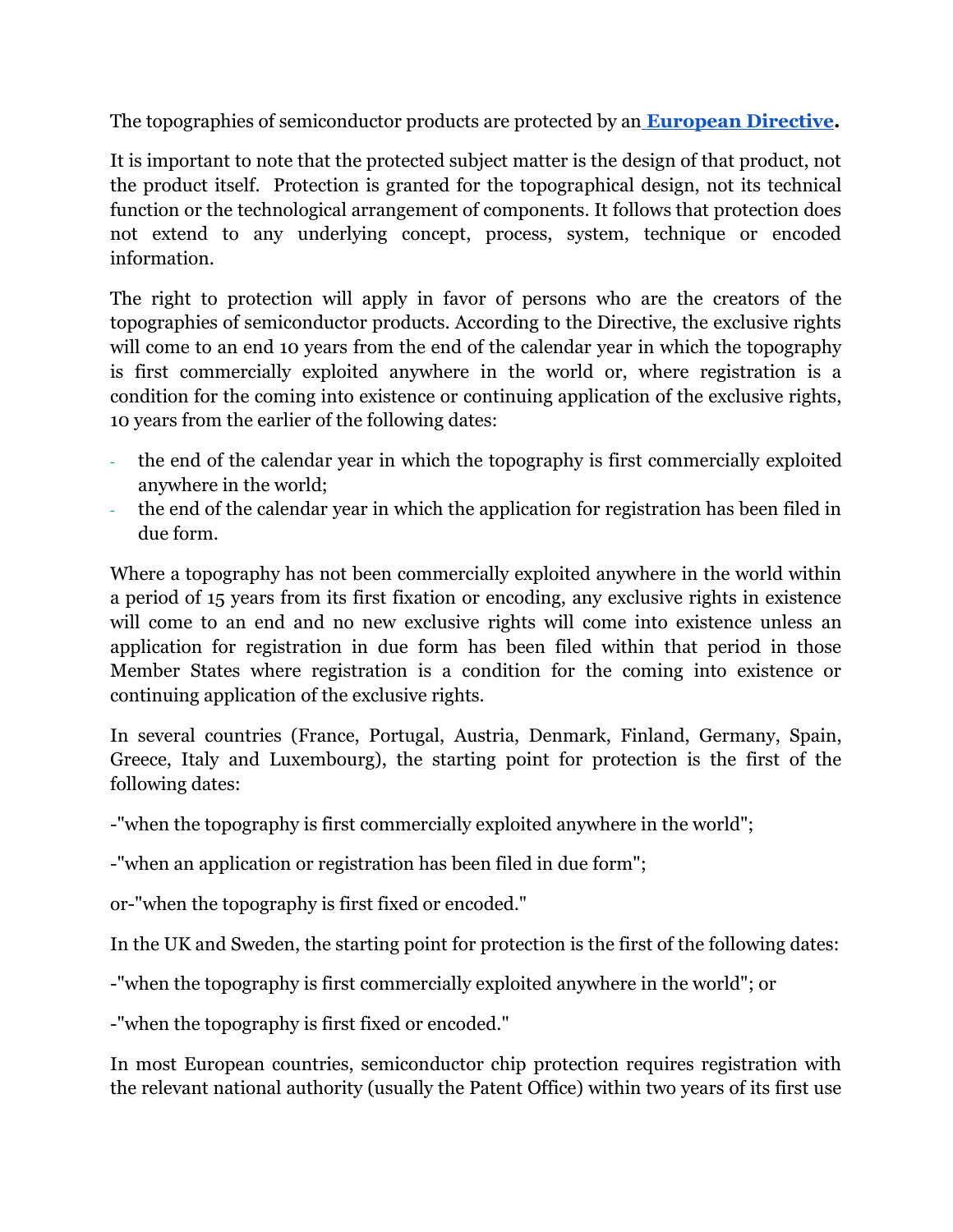in commerce. The registration authority will only register the semiconductor chip. There is no investigation into its protectability. In practice, lack of originality may therefore be raised as a defense. In other countries, like the United Kingdom, registration is not necessary, as topographies are protected by unregistered rights.

The rights granted are exclusive rights. They include the right to authorize or prohibit reproduction of a protected topography and the right to authorize or prohibit commercial exploitation or the importation for that purpose of a topography or of a semiconductor product manufactured using the topography. The exclusive right to authorize or prohibit reproduction does not apply to the reproduction for the purpose of analyzing, evaluating or teaching the concepts, processes, systems or techniques embodied in the topography or the topography itself.

Where registration of the topography constitutes a condition for the coming into existence of exclusive rights, those rights will take effect on the date on which the application for registration is filed or on the date on which the topography is first commercially exploited anywhere in the world, whichever comes first. If registration is not a condition for protection, the rights will come into existence when the topography is first commercially exploited anywhere in the world or when it is first fixed or encoded.

#### Sharing economy - a threat to the IPRs?

But the idea of IPR will come to an end in the rise of the sharing economy?

For example, **[Elon Musk](https://en.wikipedia.org/wiki/Elon_Musk)** decided that all the Tesla-related patents will be open for everyone to use them. Instead of attempting to stamp out its competitors, Musk encouraged other EV producers. [He tweeted](https://thedriven.io/2019/02/04/tesla-patents-free-to-use-sustainable-strength/): "Yesterday, there was a wall of Tesla patents in the lobby of our Palo Alto headquarters. That is no longer the case. They have been removed, in the spirit of the open source movement, for the advancement of electric vehicle technology."

He thinks that if electric vehicles were to succeed in taking over from polluting cars, the technology to make them had to be accessible. That does not mean that Tesla would abandon its patents. Instead, Tesla is simply exercising its right to make them freely available: "Tesla will not initiate patent lawsuits against anyone who, in good faith, wants to use our technology," Musk also said.

Also, **[April Rinne](https://aprilrinne.com/)**, Founder & Adviser, April Worldwide and a contributor at World Economic Forum, thinks that the sharing economy is already shaping our future. Companies such as Uber and Airbnb are rewriting our notion about transportation, accommodation and the general idea of property. And there are many startups and many technologies that disrupt all industries. Consequently, we are witnessing an era where